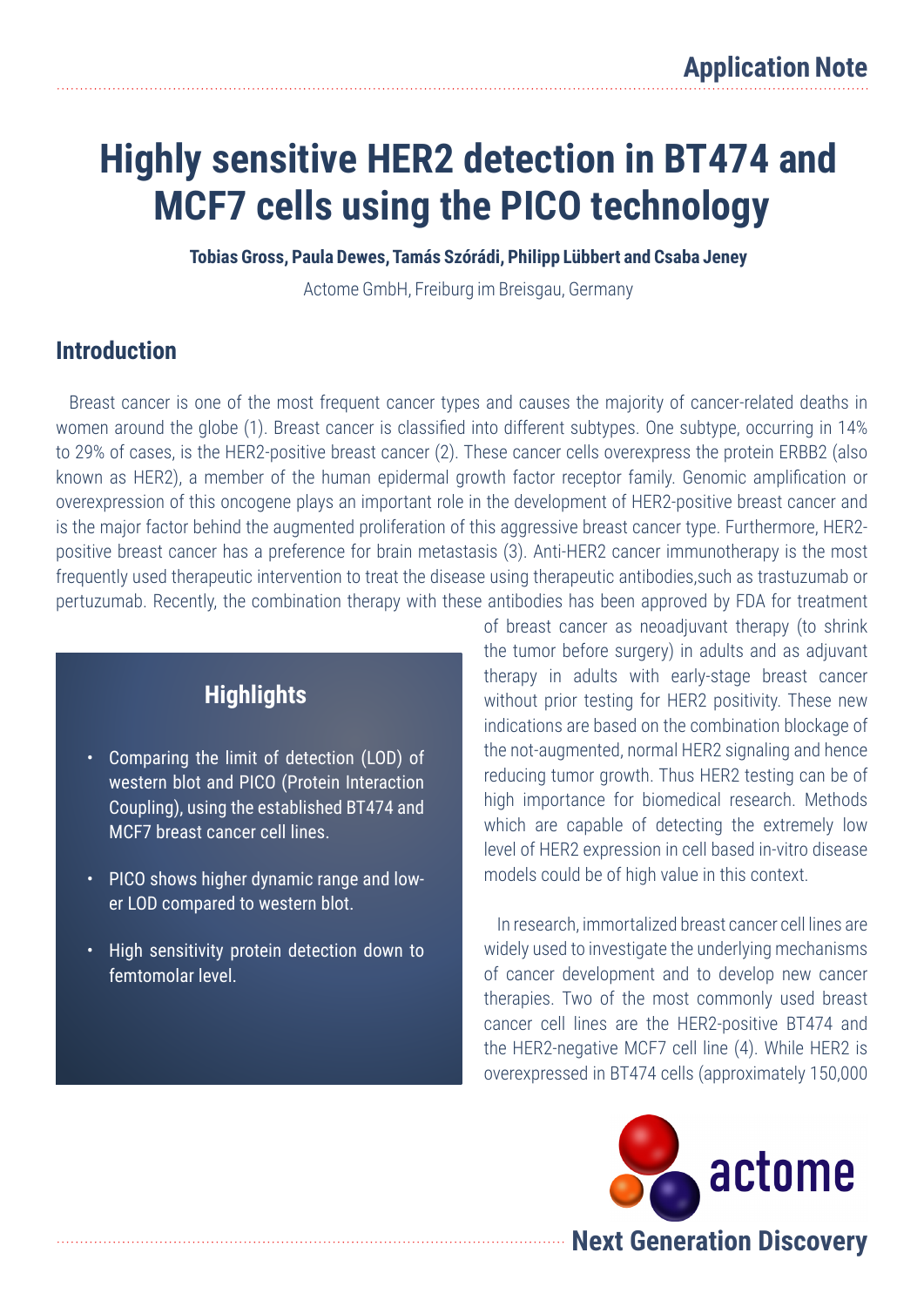### **Application Note**

copies per cell, unpublished data), MCF7 cells show a much lower abundance of HER2 (approximately 500 copies per cell) (5). High level of HER2 (e.g. in BT474 cells) is easily detectable with common laboratory methods like western blotting. However, detection of HER2 at low expression levels is a challenge with such methods. Therefore, cell lines might be considered HER2-negative, while they are still expressing HER2 at low levels.

Actome's Protein Interaction Coupling (PICO) technology is designed for ultra high sensitivity protein detection. The main features of PICO, including the femtomolar sensitivity and low input sample volume (down to one microliter).This typically results in a LOD of 10,000 to 100,000 proteins, depending on the antibodies used for detection. PICO combines the highly specific approach of an immunoassay using a pair of antibodies with the ultimately sensitive digital polymerase chain reaction (digital PCR; dPCR) for detection of the antibody pair. The PICO workflow follows a three step procedure: mixing sample and the antibodies, incubating the mixture to achieve binding between the antibodies and the target, and finally detecting the formed molecular complexes in dPCR. For simplicity, the complex of two bound antibodies to the target protein is called 'couplex' (**Fig. 1**). The antibodies are labeled with specific oligonucleotide labels, the PICO Labels. For the PICO technology to work, two antibodies, recognizing different epitopes of the target protein are needed. During the dPCR reaction, the PICO Labels are amplified and together with specific PICO Probes fluorescent signals are generated. The fluorescent signals arising from individual antibody molecules are detected by the dPCR instrument. Further details about the PICO technology can be found in the **[PICO Handbook](https://firebasestorage.googleapis.com/v0/b/actionist-56b88.appspot.com/o/download%2FUser%20manuals%2FPICO_Handbook.pdf?alt=media)** and on the Actome **[website](https://www.actome.de)**.

Here, we describe the PICO technology as a method that allows for the detection of HER2 in cell lines like MCF7, that are generally considered HER2-negative, but still express the protein in very low amounts.

#### **Materials and Methods**

Trastuzumab and pertuzumab are recombinant humanized monoclonal antibodies, both targeting extracellular regions of the HER2 tyrosine kinase receptor. Since they target different epitopes of HER2, they are suitable for the PICO assay (6). The PICO workflow (**Fig. 2**) was applied to label the antibodies and to detect HER2 in BT474 and MCF7 cell line. Both antibodies were conjugated with Actomidin using the PICOact Antibody Conjugation Kit protocol (#PICO-000030). The conjugated antibodies were labeled with two different labels (PICOact BL and PICOact P8 Label; #PICO-000060 & 61) following the PICOact Conjugated Antibody Label Loading Kit (#PICO-000040) protocol. Cell lysate from approximately 1 million cells was made according to the PICO Amplification Core Kit (#PICO-000010) protocol. The samples were diluted, combined with the antibodies, and were mixed with the PICO mastermix containing the PICO Probes (BL & P8; #PICO-000070 & 71). QIAGEN's QIAcuity Probe Mastermix was added and the samples were loaded onto a QIAcuity Nanoplate 26k 24-well plate. Digital PCR was performed using a QIAGEN QIAcuity Digital PCR System with cycling parameters according to the PICO Amplification Core Kit protocol. The raw dPCR data was analyzed using Actome's AMULATOR software.

For western blot analysis, the cells were lysed according to the PICO AMC workflow without cross-linking. The sample was mixed with NuPage LDS Sample Buffer 4x (Thermo Fisher) and the stated amounts of cells were



**Figure 1.** The detection unit of the PICO assay is termed 'couplex'. Two differently labeled antibodies, here trastuzumab (TTZ) and pertuzumab (PTZ), bound to a single HER2 protein represent a couplex.

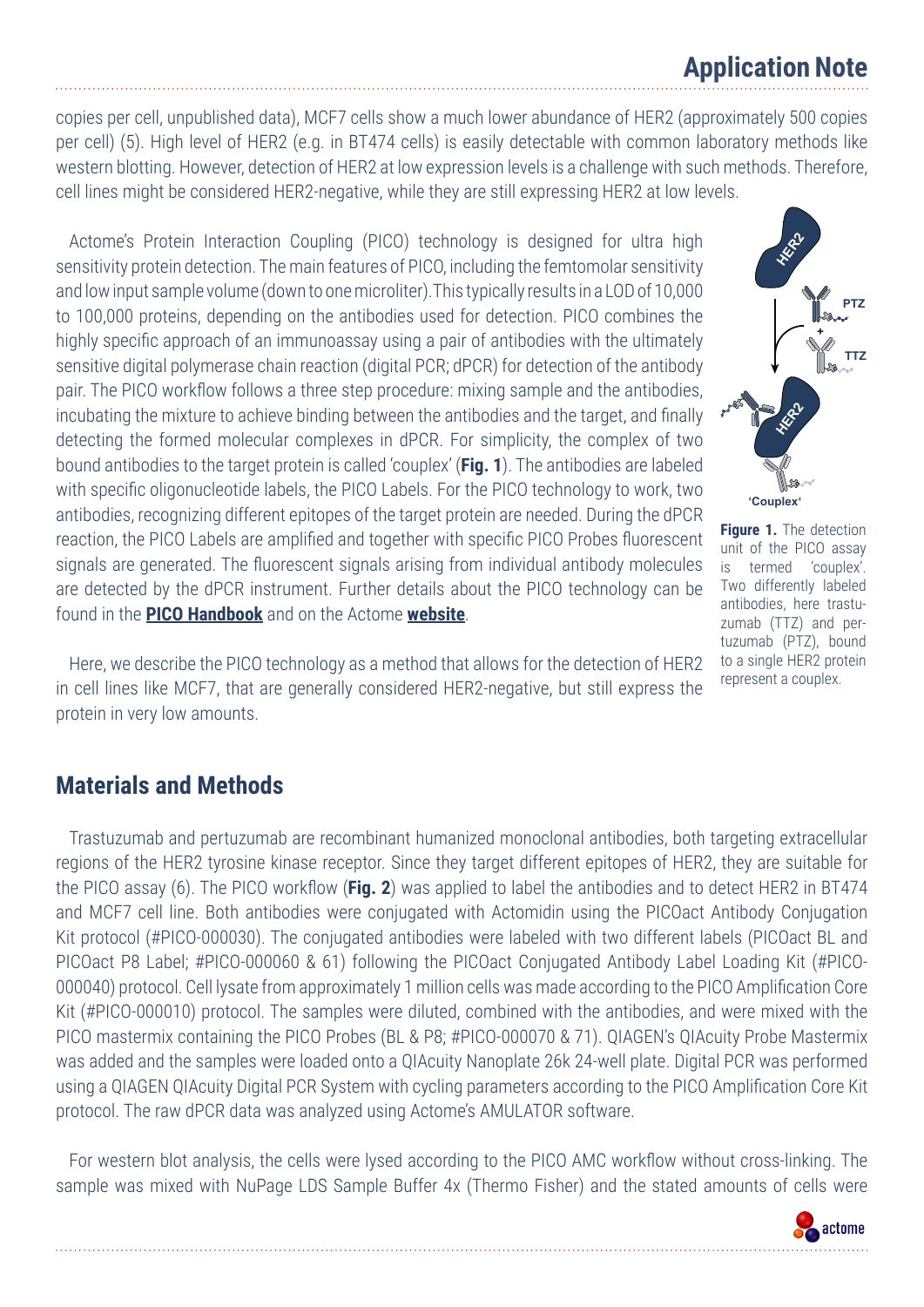## **Application Note**



**Figure 2.** The PICO workflow starting from sample and antibody selection, antibody labeling to protein detection via PICO assay, with subsequent data analysis with AMULATOR.

loaded onto NuPAGE Novex 4-12% Bis-Tris Gels (Thermo Fisher). Blotting was carried out with the iBlot 2 Gel Transfer Device. Probing the membrane with the antibodies and the washing steps were performed using the iBind Flex Western Kit (both Thermo Fisher). Trastuzumab (TTZ) and GAPDH primary antibodies were used together with anti-human and anti-mouse secondary antibodies, respectively. For detection the SuperSignal West Pico PLUS Chemiluminescent Substrate (Thermo Scientific) was used with an ImageQuant 800 Western blot imaging system (Amersham).

### **Results**



**Figure 3.** HER2 detection in BT474 cell line. **A)** Couplexes per reaction from different amount of BT474 cells that were detected in the PICO assay, using the HER2-specific antibodies PTZ and TTZ. **B)** Western blot of whole cell lysate dilution series of BT474 cells, probing done with HER2-specific antibody TTZ and GAPDH-specific antibody. The red box reflects the cell amounts that were used in the PICO assay.

First, we tested the sensitivity of PICO on BT474 cells, a cell line that is known to be HER2-positive. We labeled trastuzumab and pertuzumab with the PICO DNA Labels and the PICO assay was performed using these antibodies with BT474 cell lysates. A control sample, containing only PICO-labeled antibodies without a target present (termed ABC - AntiBody Control), was included. In the ABC sample, the detected number of couplexes must be close to zero, which proves that the antibodies are not interacting without the target protein being present.

We detected couplexes (HER2 bound by the two differently labeled antibodies) in the dilution series of BT474 cell lysate (**Fig. 3A**). The range of detected couplexes were between 3,500 and ~200, dependent on the

dilution factor, and therefore the amount of cells used. The couplex count in the sample with the dilution factor of 256 (reflecting 156 cells), reached the ABC levels. This result suggests that the LOD is approximately at 200-fold

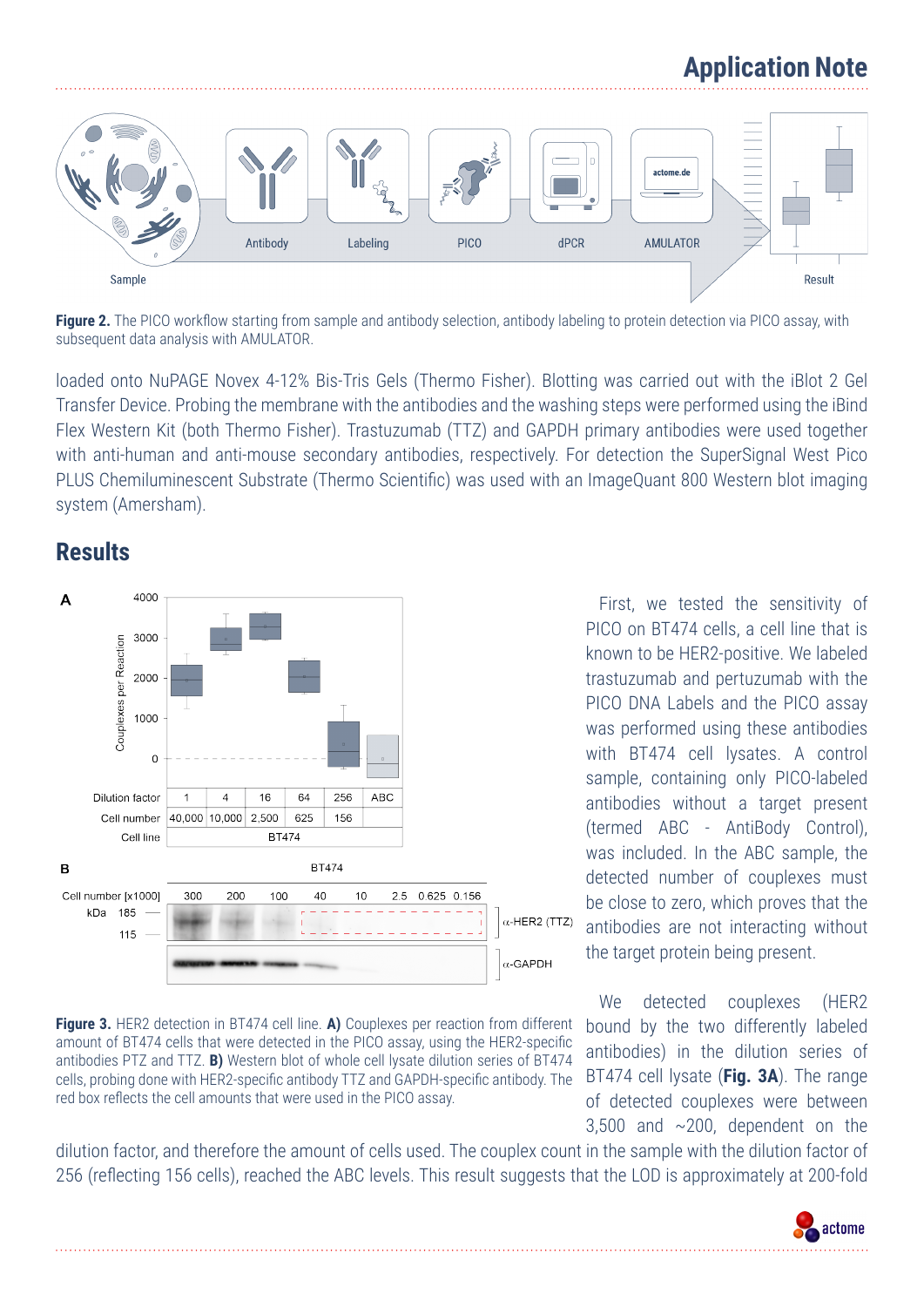dilution, reflecting 200 cells. Next, we tested whether we can detect HER2 in BT474 cells with western blot, using the very same dilution series and cell numbers. As seen in **Figure 3B**, we could only detect HER2 from 300,000 to 100,000 cells with western blot. HER2 was barely visible in the sample containing 40,000 cells (the first dilution step in the PICO experiment) and was undetectable in the samples with lower cell count. This proves that the PICO assay was approximately 100,000/156 = 640 times more sensitive for HER2 protein detection than western blot with the same antibodies.





thus there is no background noise. Next, we attempted to detect HER2 in MCF7 cells using western blot. HER2 was undetectable even from samples containing 300,000 cells (**Fig. 4B**) or using as long as 30 minutes of exposure time. This result, is consistent with the measurements on BT474 cells above and proves that PICO can detect low levels of HER2 in MCF7 cells, despite the fact that this cell line is commonly considered to be HER2 negative.

### **Conclusion**

The PICO technology enables the detection of ultra low amounts of protein in biological samples. The high sensitivity not only allows for detection of low abundant proteins, but also to use smaller sample volumes. Here we demonstrate that the PICO technology is able to quantify the amount of HER2 protein from only 4,444 cells using the MCF7 cell line that is commonly considered to be HER2-negative (compare for example (7), where they studied the same cell lines with western blot technology, using other antibodies). Diluting the cell lysate further results in zero signals, because the couplexes were diluted out. This impressively reflects the fact that there is no recognizable background noise present in PICO assays.

Next, we tested the limits of PICO sensitivity by detecting HER2 in MCF7 cells, a cell line commonly considered to be HER2-negative. We were able to detect HER2 proteins in MCF7 cells with PICO even at high lysate dilutions (**Fig. 4A**). The range of detected couplexes was between 175 and 50, depending on the dilution factor. The sample lysate from only 4,444 cells gave rise to a couplex count of approximately 50, and based on the ABC value, this can be considered to be close to the LOD of the assay. Furthermore, higher dilutions of MCF7 cell lysate (dilution factor 27 and 81) led consistently to zero couplex count, which also confirms the zero-background feature of the PICO technology. If proteins are not detectable either due to the high sample dilution or to their absence from the sample, no couplexes are detected and